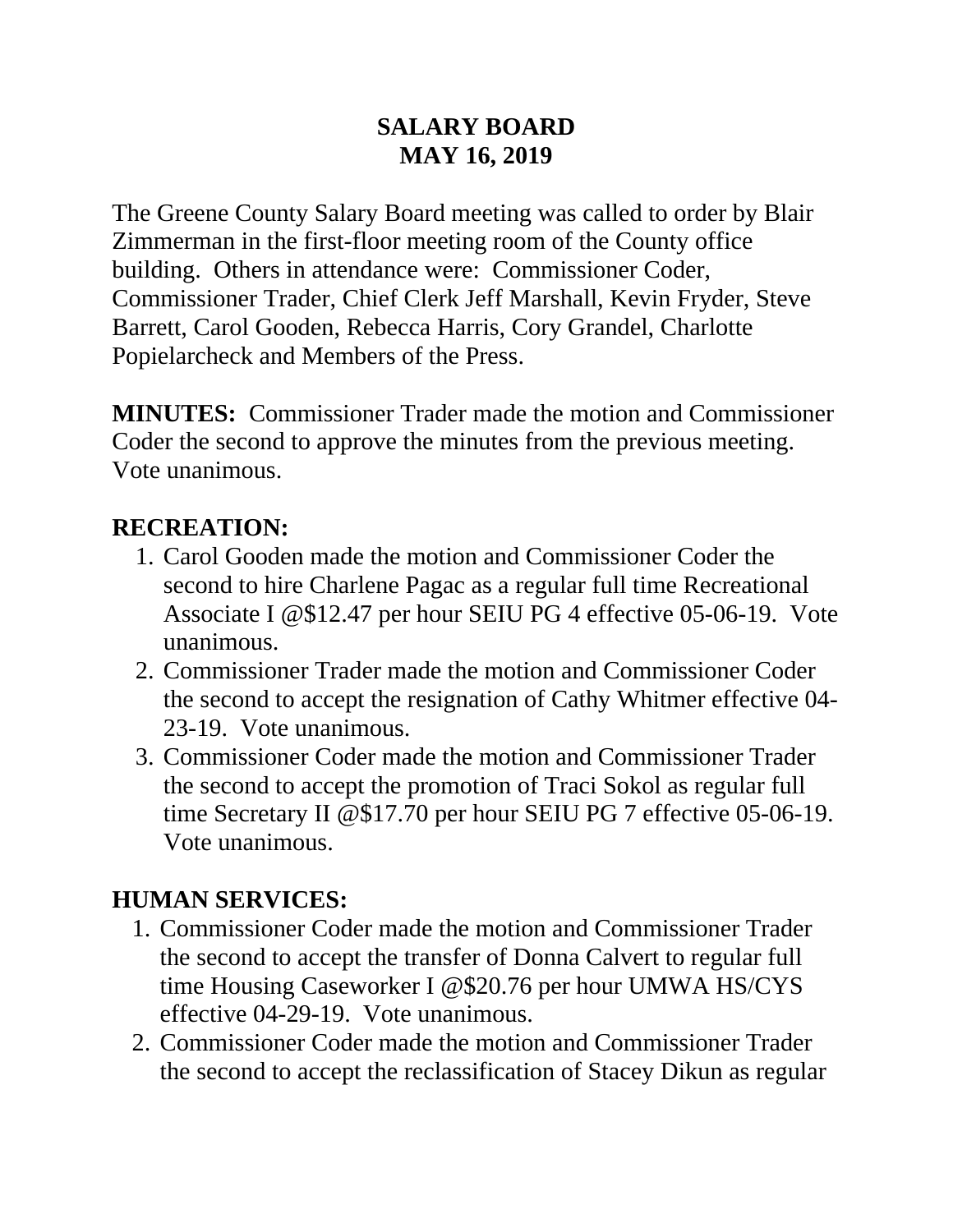full time Secretary III @\$18.81 per hour SEIU PG 9 effective 03- 16-19. Vote unanimous.

3. Commissioner Trader made the motion and Commissioner Coder the second with Carol Gooden abstaining to hire Kathryn Gooden as a regular full time High Fidelity Wraparound Youth Support Partner @\$12.00 per hour effective 05-24-19. Vote unanimous.

# **CYS:**

- 1. Commissioner Trader made the motion and Commissioner Coder the second to accept the resignation of Ashley Milcheck, Caseworker, effective 04-26-19. Vote unanimous.
- 2. Carol Gooden made the motion and Commissioner Trader the second to accept the promotion of Eric Greaves as regular full time Casework Supervisor @\$22.74 per hour MG PG 9 effective 05-20- 19. Vote unanimous.

### **ELECTIONS:**

1. Commissioner Coder made the motion and Commissioner Trader the second to accept the promotion of Rachel Gillispie as regular full time Administrative Assistant I @\$17.52 per hour SEIU PG 9 effective 05-06-19. Vote unanimous.

### **PUBLIC DEFENDER:**

1. Carol Gooden made the motion and Commissioner Coder the second to accept the reclassification of Cherie Brasile as regular full time Legal Secretary II @\$15.83 per hour SEIU PG 10 effective 03-13-19. Vote unanimous.

## **JAIL:**

- 1. Commissioner Trader made the motion and Commissioner Coder the second to accept the change in effective date for the promotion of Carl Wright and Vincent Bennett to regular part time Corrections Officers to be effective 03-24-19. Vote unanimous.
- 2. Commissioner Coder made the motion and Commissioner Trader the second to accept the change in effective date for the promotion